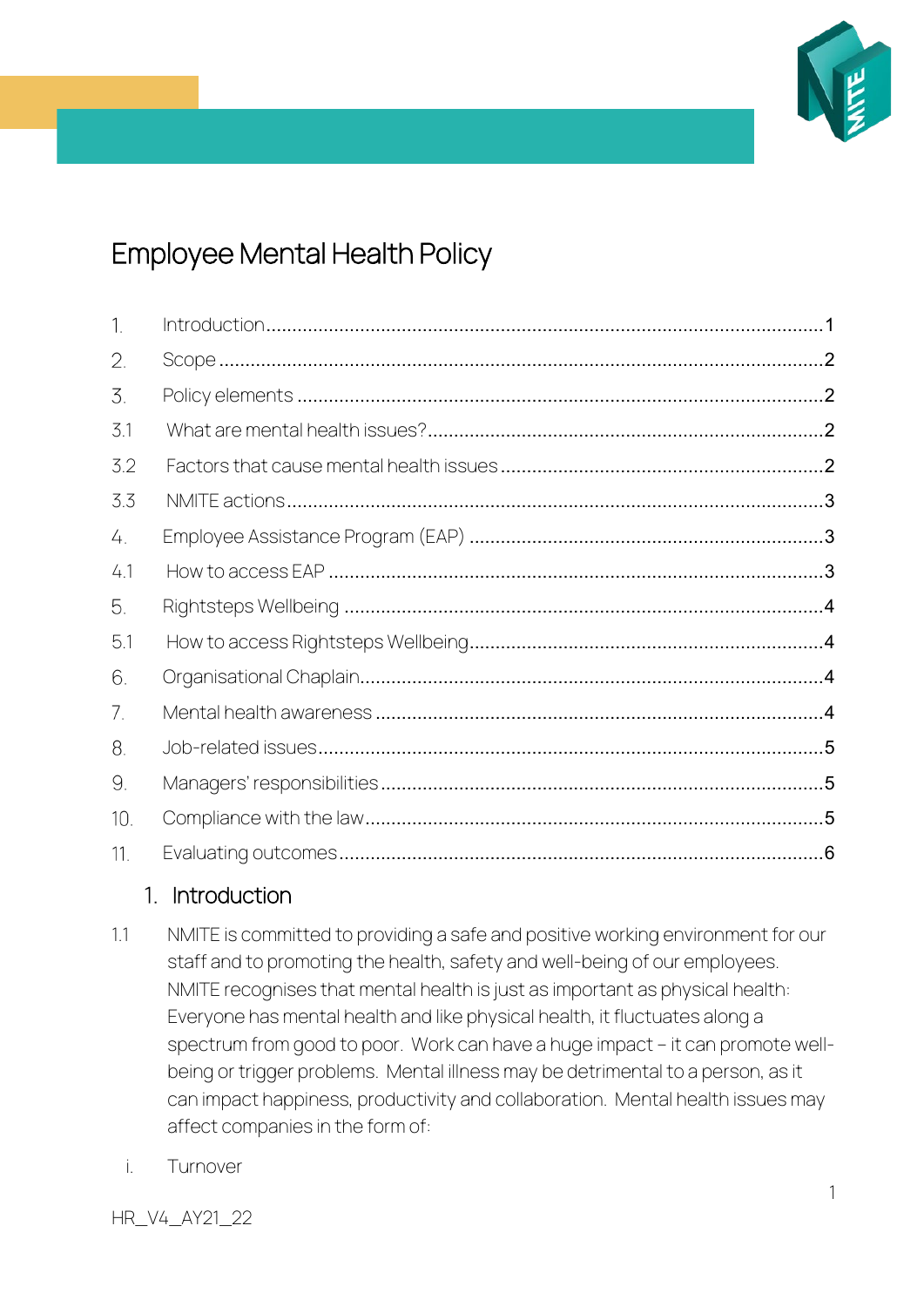

- ii. Absenteeism
- iii. Poor employee performance
- iv. Employee substance abuse
- v. Work-related accidents
- vi. Workplace violence or harassment
- 1.2 With this policy, we aim to support our employees and create a healthy and happy workplace. We want everyone to feel appreciated and be treated fairly.
- 1.3 NMITE's Mental Health Champions are Chair of the EDI Committee, Academic Registrar, HR Director (People and Culture) and Head of Student Experience.

# <span id="page-1-0"></span>2. Scope

2.1 This policy applies to all our employees. HR is primarily responsible for communicating this policy and overseeing its implementation.

## <span id="page-1-1"></span>3. Policy elements

#### <span id="page-1-2"></span>3.1 What are mental health issues?

- 3.1.1 Mental health issues in the workplace are any conditions that affect employee's state of mind. These conditions may include mild depression, stress, and severe anxiety which may result in burnout and nervous breakdowns. Substance abuse may also perpetuate mental health issues.
- 3.1.2 Mental health problems manifest in different ways. Some employees may suffer with no physical side effects, while others may experience physical symptoms (e.g. increased blood pressure, lethargy, changes in eating habits).

#### <span id="page-1-3"></span>3.2 Factors that cause mental health issues

- 3.2.1 Employees may experience mental health issues for various reasons that an employer cannot control (e.g. hereditary, family conflicts, general health). But there are also work-related reasons for mental health problems, including:
	- i. Job insecurity
- ii. Excessive pressure
- iii. Work-life imbalance
- iv. Lack of appreciation
- v. Hostile workplace conditions

HR\_V4\_AY21\_22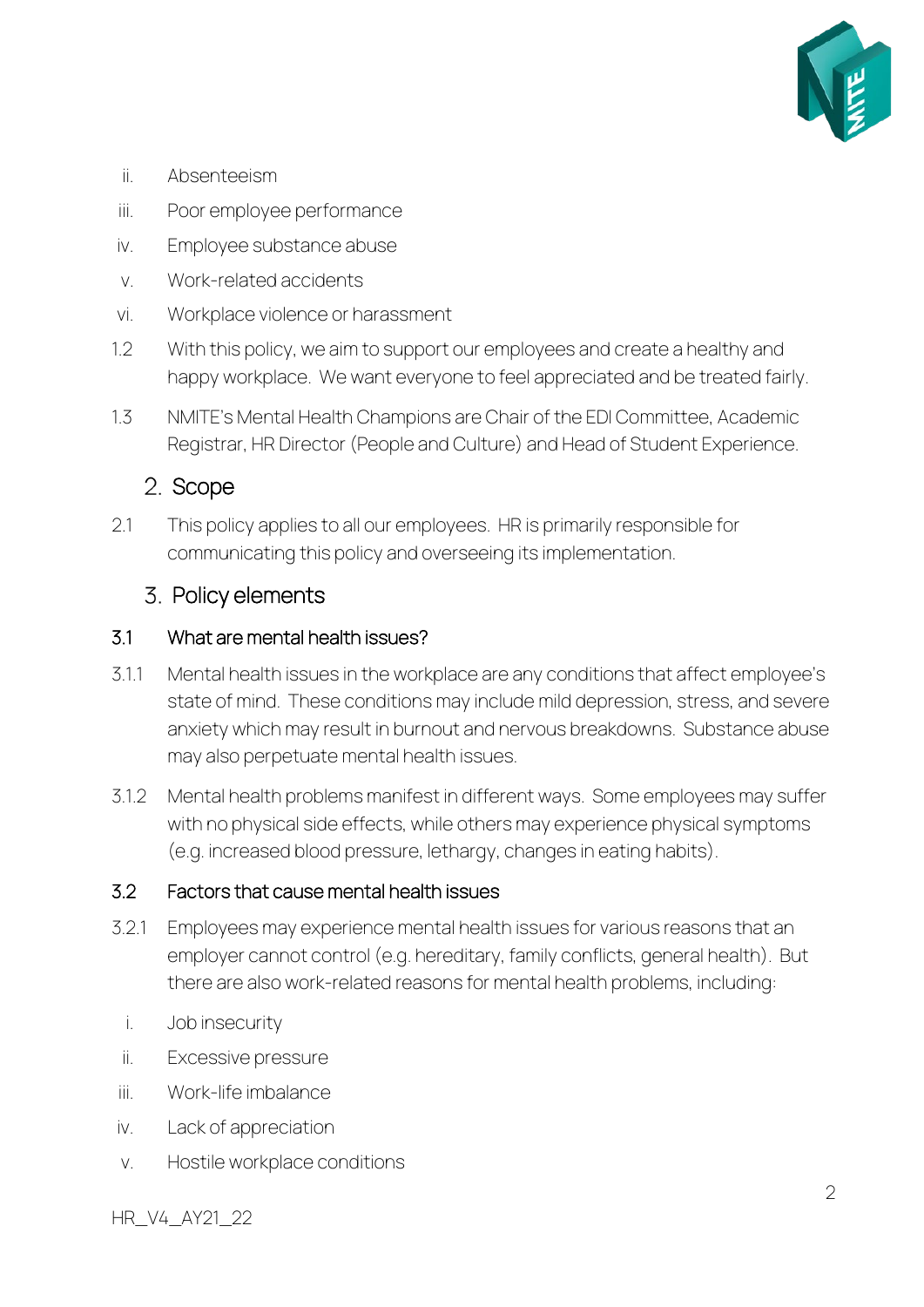

- vi. Unsatisfactory job or workload
- vii. Unpleasant relationships with colleagues or managers
- 3.2.2 To every extent possible, NMITE aim to recognise and address cases of workplace pressures that contribute to mental health issues.

#### <span id="page-2-0"></span>3.3 NMITE actions

- 3.3.1 We aim to:
- i. Treat mental illness seriously
- ii. Identify issues proactively and resolve them
- iii. Support employees who face mental health problems
- iv. Create pleasant workplaces in collaboration with managers, employees, unions and health experts

#### 3.4 Internal Policies

- 3.4.1 As a way to prevent employee distress, we have set up policies for:
- i. Equality, Diversity and Dignity in the Workplace
- ii. Flexibility when Working from Home
- iii. Freedom of Speech
- iv. Parental leave / Short-term disability leave
- v. Dependant and Emergency Leave
- vi. Bullying and Harassment
- 3.4.2 This list isn't exhaustive. All of these policies aim to preserve a harmonious workplace where employees can enjoy their work and balance their jobs with their personal lives.

# <span id="page-2-1"></span>Employee Assistance Program (EAP)

NMITE also provide a voluntary Employee Assistance Program (EAP) which includes confidential health assessments, counselling and a 24-hour hotline for personal crisis.

#### <span id="page-2-2"></span>4.1 How to access EAP

- − Telephone support, advice and counselling call 0800 917 9330 any time, day or night.
- − To access EmployeeCare Online visit [www.myemployeecare.com](http://www.myemployeecare.com/)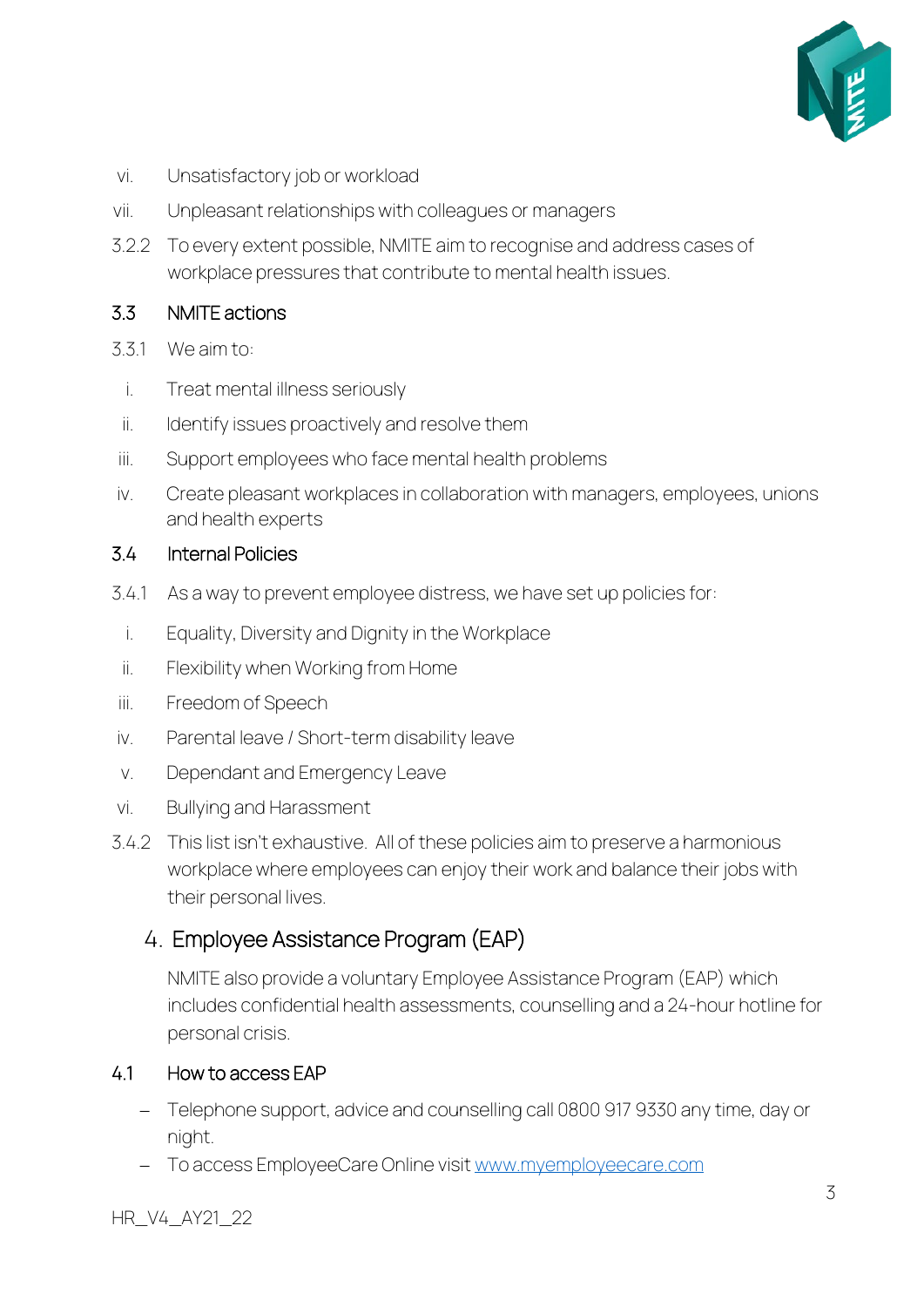

Use your email address to register and the Access ID is CAN05769-303091.

− You can download the App by simply searching for 'We Care'

Use your email address to set up a profile and the Access ID is CAN05769-303091.

# <span id="page-3-0"></span>5. Rightsteps Wellbeing

Staff and Students also have access to Rightsteps Wellbeing Platform which provides an additional layer of support from both a professional and personal perspective. Rightsteps Wellbeing provides 24/7 support covering a range of information and self-guided CBT sessions, including:

- − Low Mood
- − Social Anxiety
- − General Anxiety
- − Stopping Smoking
- − Understanding my Drinking
- − Stress at Work

#### <span id="page-3-1"></span>5.1 How to access Rightsteps Wellbeing

- − Staff access to Find Out More content visit [rswb.me/wellbeing](https://nmite.sharepoint.com/Academic%20Registry/Policy%20Framework/Policy%20Framework_21-22/Archive/Policies%20as%20at%20Feb2020/rswb.me/wellbeing) and enter access code – nmitestaff
- − Student access to Find Out More content visi[t rswb.me/wellbeing](https://nmite.sharepoint.com/Academic%20Registry/Policy%20Framework/Policy%20Framework_21-22/Archive/Policies%20as%20at%20Feb2020/rswb.me/wellbeing) and enter access code – nmitestudent

# <span id="page-3-2"></span>6. Organisational Chaplain

6.1 NMITE is committed to offering our staff a wealth of services to support them within the workplace. We have an organisational chaplain that is always on hand should you need this support. Please contact [chaplaincy@nmite.ac.uk](mailto:chaplaincy@nmite.ac.uk)

## <span id="page-3-3"></span>Mental health awareness

7.1 NMITE aim to raise mental health awareness and combat the stigmas associated with them. To do this we will: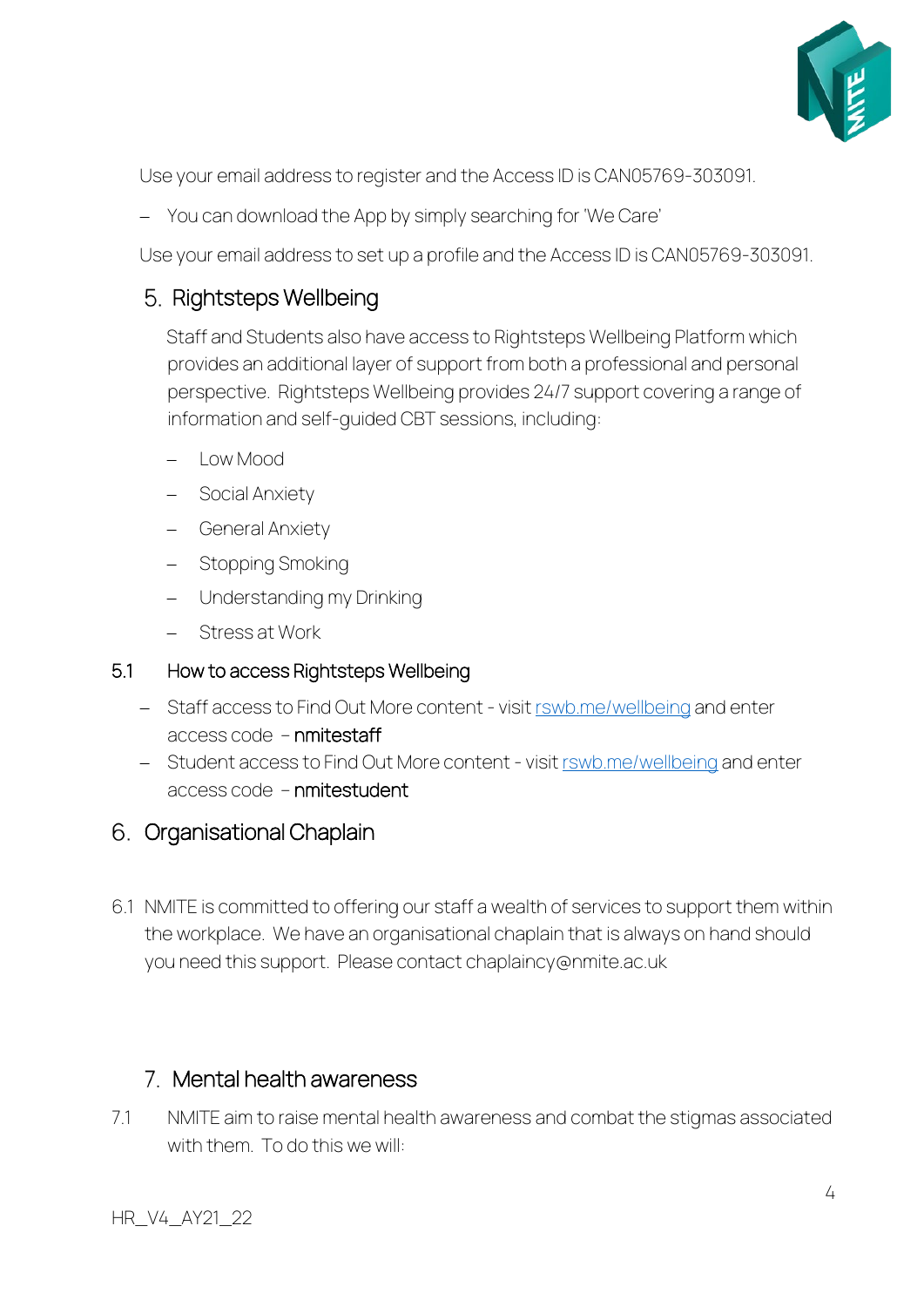

- i. Keep employees informed
- ii. Provide Mental Health training
- iii. Provide workplace mediation where appropriate
- iv. If issue is particularly complex, seek advice from expert organisations

# <span id="page-4-0"></span>Job-related issues

- 8.1 Issues related to work, compensation, job insecurity and work-life balance can heavily burden our employees. In these cases, we encourage our employees to speak to HR about how to handle their individual situations better.
- 8.2 Additionally, we encourage open communication between individuals and manager. If employees have a work-related problem, they should speak openly to their manager. Managers are in turn obliged to listen to the individual and should search for a mutually satisfying solution together.

## <span id="page-4-1"></span>9. Managers' responsibilities

- 9.1 Managers should also proactively identify mental health issues among their employees. If they perceive that an employee is in a state of emotional or psychological distress, they should reach out to them.
- 9.2 Here are some suggestions on how managers can address an employee who suffers from mental health issues in common situations:
	- i. If an employee has work-related problems, managers should come up with a solution
- ii. If an employee has issues collaborating with colleagues, managers should meet with concerned employees and serve as mediators. If the problem is severe (e.g. violence, harassment, victimisation), managers should contact HR
- iii. If an employee's problems are personal or the employee refuses to discuss them, managers should encourage them to contact a mental health professional.

# <span id="page-4-2"></span>10. Compliance with the law

10.1 Employers have a legal duty to consider making reasonable adjustments as well as a general duty of care and responsibility for employee health and preventing personal injury.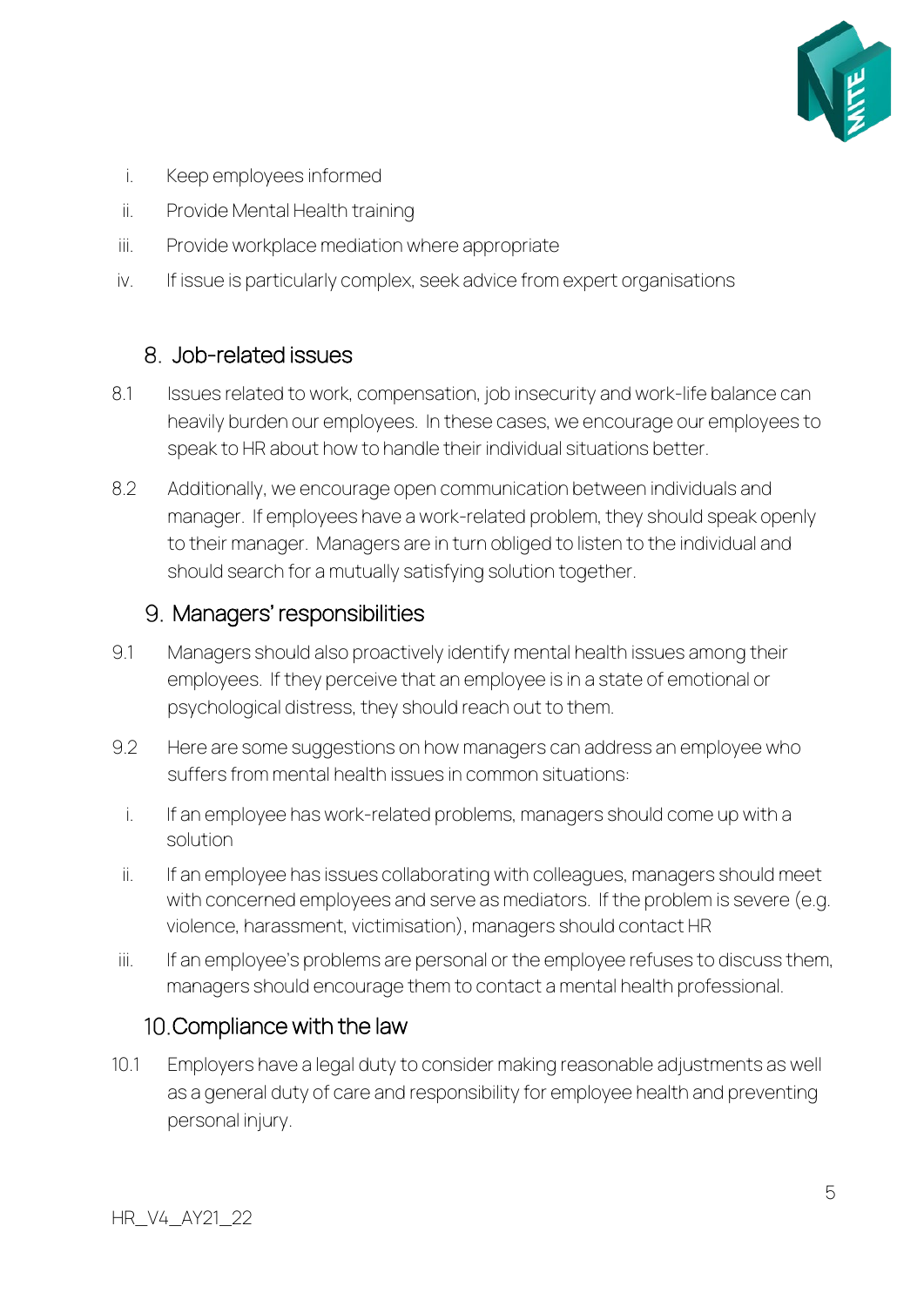

- 10.2 The law protects employees who suffer from medical conditions (e.g. clinical depression) or mental disorders (e.g. schizophrenia). Consistent with our nondiscrimination practices, we will treat these employees fairly and we won't oblige anyone to disclose their condition or other medical information. Instead, we will attempt to support employees who come to us with mental health issues and establish strategies that apply to everyone.
- 10.3 Also, we will make reasonable accommodations for people with mental disabilities (e.g. flexible work hours).

# <span id="page-5-0"></span>11. Evaluating outcomes

- 11.1 This policy's provision is not restrictive. We will test its elements to find out what works and what doesn't. HR will continuously research mental health topics and evaluate the results of our policy with managers help.
- 11.2 To develop, revise and establish this policy, we need everyone's help. We can all work to define mental health issues, their causes and seek or offer help when needed. We encourage employees to share their ideas and concerns.